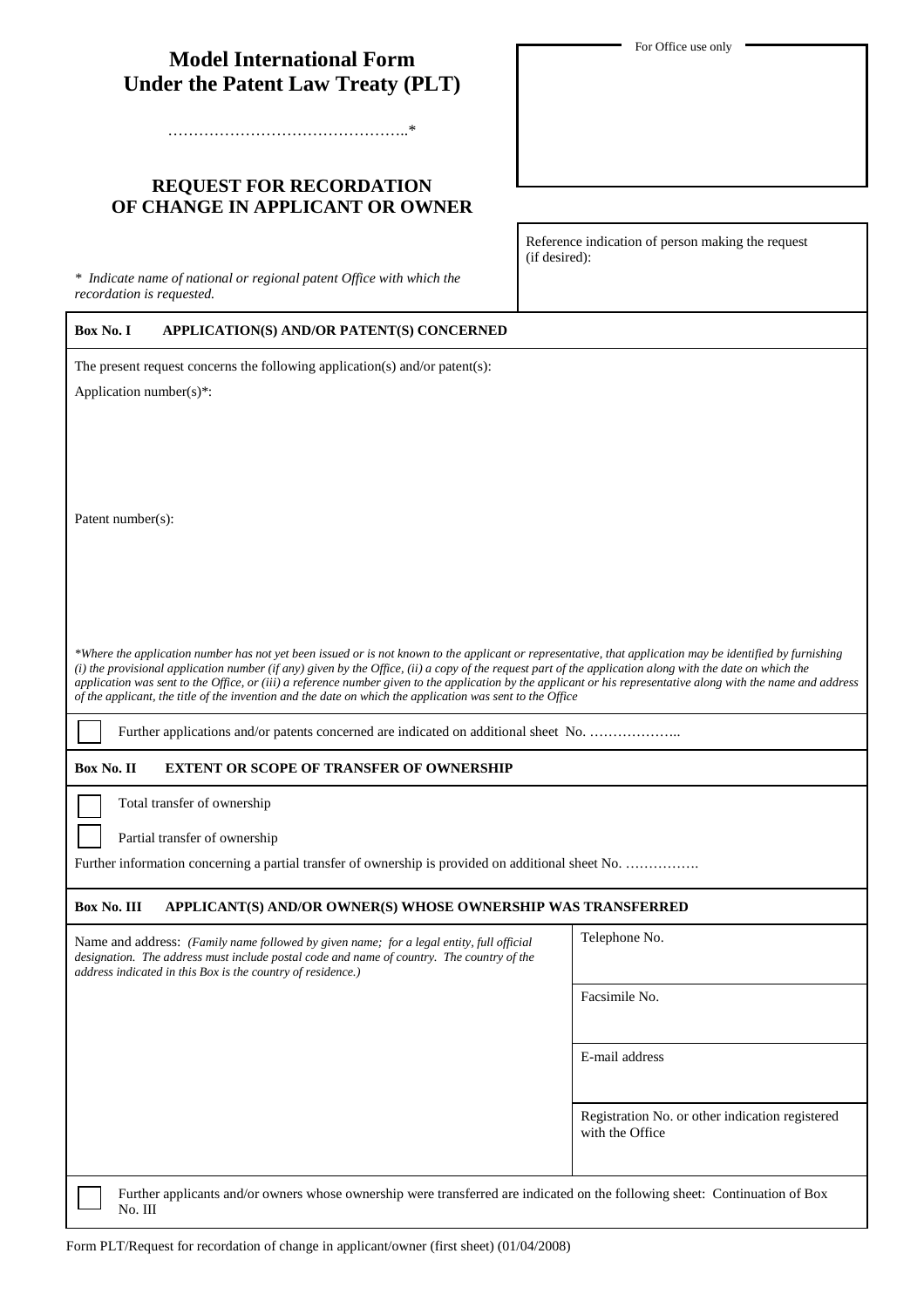# Sheet No. ………..

| Continuation of Box No. III FURTHER APPLICANT(S) AND/OR OWNER(S) WHOSE OWNERSHIP WAS TRANSFERRED |                                                                    |  |
|--------------------------------------------------------------------------------------------------|--------------------------------------------------------------------|--|
| If none of the following sub-boxes is used, this sheet should not be included in the request.    |                                                                    |  |
| Name and address:                                                                                | Telephone No.                                                      |  |
|                                                                                                  | Facsimile No.                                                      |  |
|                                                                                                  | E-mail address                                                     |  |
|                                                                                                  | Registration No. or other indication registered<br>with the Office |  |
| Name and address:                                                                                | Telephone No.                                                      |  |
|                                                                                                  | Facsimile No.                                                      |  |
|                                                                                                  | E-mail address                                                     |  |
|                                                                                                  | Registration No. or other indication registered<br>with the Office |  |
| Name and address:                                                                                | Telephone No.                                                      |  |
|                                                                                                  | Facsimile No.                                                      |  |
|                                                                                                  | E-mail address                                                     |  |
|                                                                                                  | Registration No. or other indication registered<br>with the Office |  |
| Name and address:                                                                                | Telephone No.                                                      |  |
|                                                                                                  | Facsimile No.                                                      |  |
|                                                                                                  | E-mail address                                                     |  |
|                                                                                                  | Registration No. or other indication registered<br>with the Office |  |
| Name and address:                                                                                | Telephone No.                                                      |  |
|                                                                                                  | Facsimile No.                                                      |  |
|                                                                                                  | E-mail address                                                     |  |
|                                                                                                  | Registration No. or other indication registered<br>with the Office |  |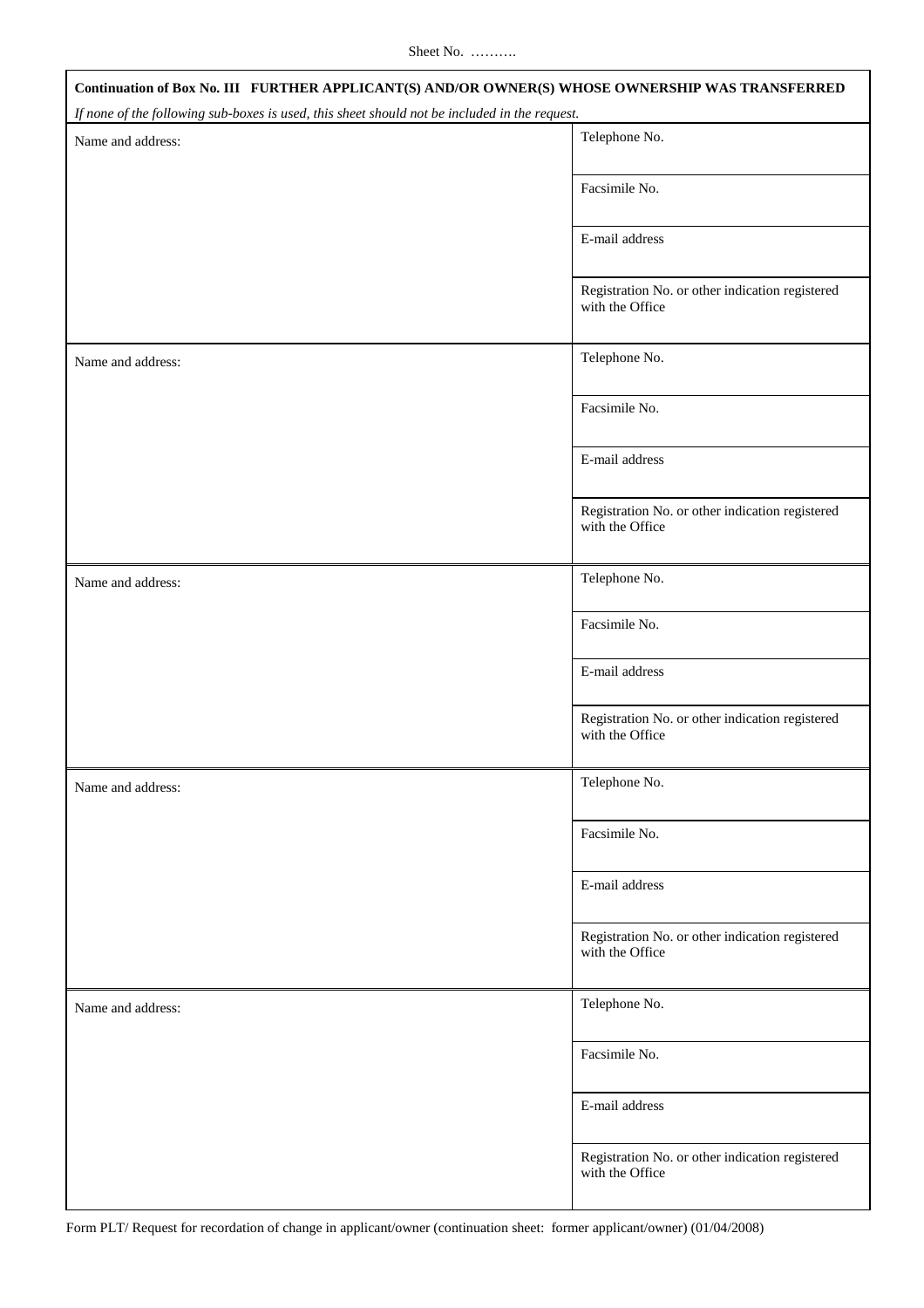| Box No. IV<br>REPRESENTATIVE(S) OF THE APPLICANT(S) AND/OR OWNER(S) WHOSE OWNERSHIP<br><b>WAS TRANSFERRED</b>                                                                                                                                        |                                                                                 |
|------------------------------------------------------------------------------------------------------------------------------------------------------------------------------------------------------------------------------------------------------|---------------------------------------------------------------------------------|
| Name and address:                                                                                                                                                                                                                                    | Telephone No.                                                                   |
|                                                                                                                                                                                                                                                      | Facsimile No.                                                                   |
|                                                                                                                                                                                                                                                      | E-mail address                                                                  |
|                                                                                                                                                                                                                                                      | Registration No. or other indication registered<br>with the Office              |
| The power of attorney<br>Appointment was made on the request<br>is enclosed<br>form when the application was filed                                                                                                                                   | is already in the possession of the Office                                      |
| Further representatives are indicated on the following sheet: Continuation of Box No. IV                                                                                                                                                             |                                                                                 |
| Box No. V<br>WHOSE OWNERSHIP WAS TRANSFERRED                                                                                                                                                                                                         | ADDRESS FOR CORRESPONDENCE OR LEGAL SERVICE OF THE APPLICANT(S) AND/OR OWNER(S) |
|                                                                                                                                                                                                                                                      |                                                                                 |
|                                                                                                                                                                                                                                                      |                                                                                 |
|                                                                                                                                                                                                                                                      |                                                                                 |
|                                                                                                                                                                                                                                                      |                                                                                 |
|                                                                                                                                                                                                                                                      |                                                                                 |
|                                                                                                                                                                                                                                                      |                                                                                 |
| Box No. VI<br>APPLICANT(S) AND/OR OWNER(S) TO WHOM THE OWNERSHIP WAS TRANSFERRED                                                                                                                                                                     |                                                                                 |
| Name and address: (Family name followed by given name; for a legal entity, full official<br>designation. The address must include postal code and name of country. The country of the<br>address indicated in this Box is the country of residence.) | Telephone No.                                                                   |
|                                                                                                                                                                                                                                                      | Facsimile No.                                                                   |
|                                                                                                                                                                                                                                                      | E-mail address                                                                  |
|                                                                                                                                                                                                                                                      | Registration No. or other indication regsitered<br>with the Office              |
| State of nationality:                                                                                                                                                                                                                                | State of residence:                                                             |
| Further applicants and/or owners to whom ownership were transferred are indicated on the following sheet:<br>Continuation of Box No. VI                                                                                                              |                                                                                 |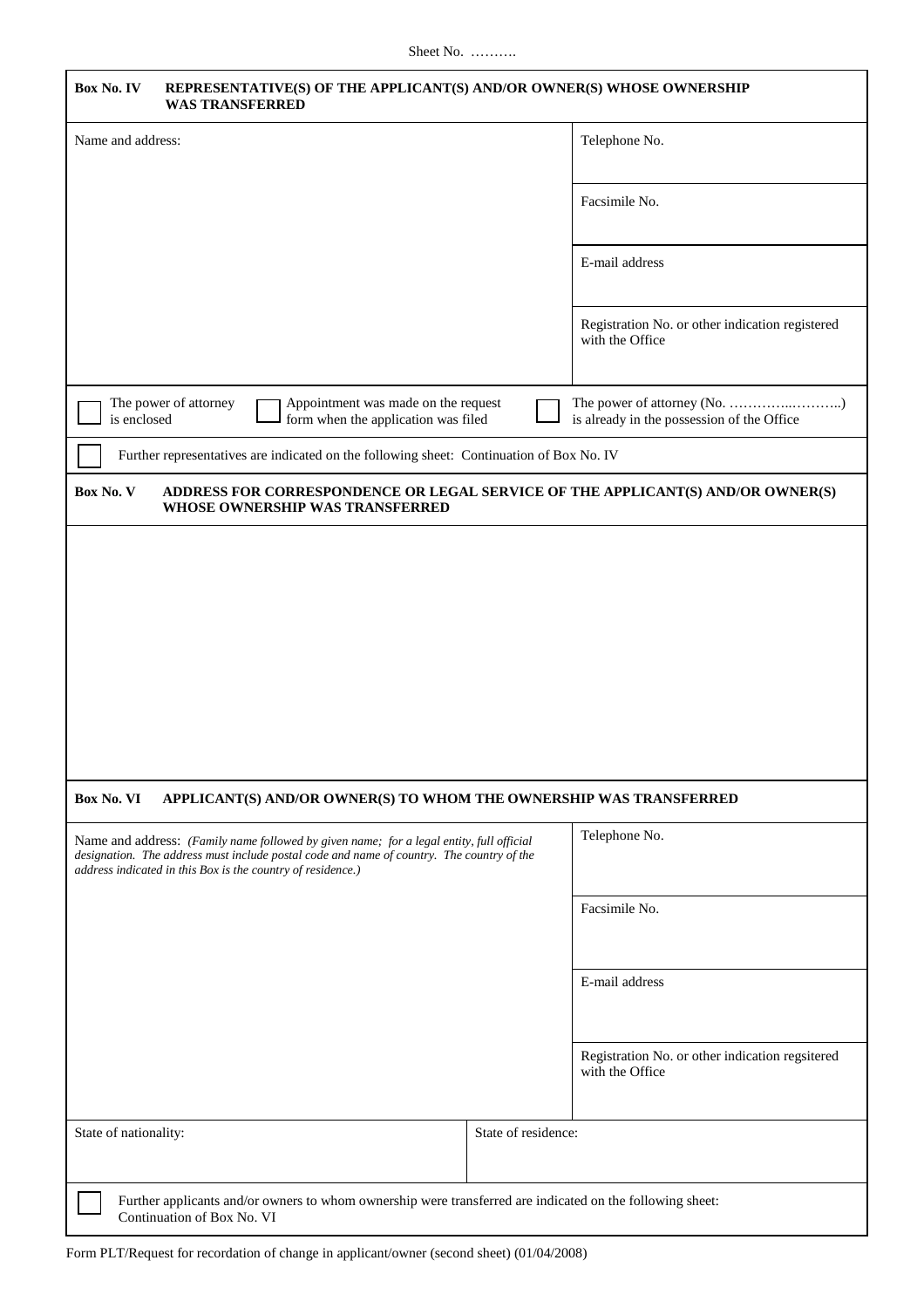Sheet No. ……….

|                                      | Continuation of Box No. IV FURTHER REPRESENTATIVE(S) OF THE APPLICANT(S) AND/OR OWNER(S) WHOSE<br><b>OWNERSHIP WAS TRANSFERRED</b> |                                                                            |
|--------------------------------------|------------------------------------------------------------------------------------------------------------------------------------|----------------------------------------------------------------------------|
|                                      | If none of the following sub-boxes is used, this sheet should not be included in the request.                                      |                                                                            |
| Name and address:                    |                                                                                                                                    | Telephone No.                                                              |
|                                      |                                                                                                                                    | Facsimile No.                                                              |
|                                      |                                                                                                                                    | E-mail address                                                             |
|                                      |                                                                                                                                    | Registration No. or other indication registered<br>with the Office         |
| The power of attorney<br>is enclosed | Appointment was made on the request<br>form when the application was filed                                                         | The power of attorney (No. )<br>is already in the possession of the Office |
| Name and address:                    |                                                                                                                                    | Telephone No.                                                              |
|                                      |                                                                                                                                    | Facsimile No.                                                              |
|                                      |                                                                                                                                    | E-mail address                                                             |
|                                      |                                                                                                                                    | Registration No. or other indication registered<br>with the Office         |
| The power of attorney<br>is enclosed | Appointment was made on the request<br>form when the application was filed                                                         | The power of attorney (No. )<br>is already in the possession of the Office |
| Name and address:                    |                                                                                                                                    | Telephone No.                                                              |
|                                      |                                                                                                                                    | Facsimile No.                                                              |
|                                      |                                                                                                                                    | E-mail address                                                             |
|                                      |                                                                                                                                    | Registration No. or other indication registered<br>with the Office         |
| The power of attorney<br>is enclosed | Appointment was made on the request<br>form when the application was filed                                                         | is already in the possession of the Office                                 |
| Name and address:                    |                                                                                                                                    | Telephone No.                                                              |
|                                      |                                                                                                                                    | Facsimile No.                                                              |
|                                      |                                                                                                                                    | E-mail address                                                             |
|                                      |                                                                                                                                    | Registration No. or other indication registered<br>with the Office         |
| The power of attorney<br>is enclosed | Appointment was made on the request<br>form when the application was filed                                                         | The power of attorney (No. )<br>is already in the possession of the Office |

Form PLT/ Request for recordation of change in applicant/owner (continuation sheet: representative of former applicant/owner) (01/04/2008)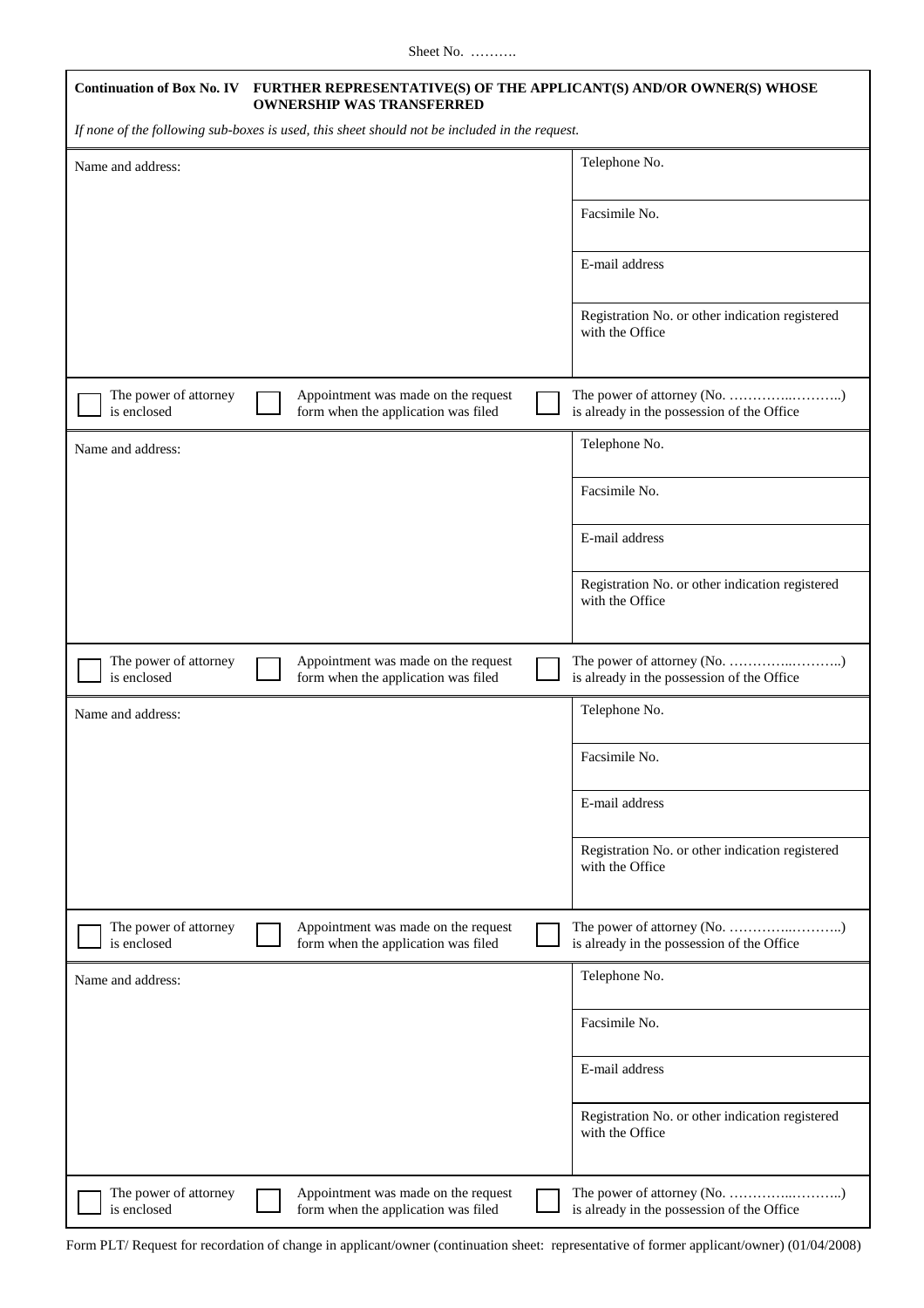| Continuation of Box No. VI FURTHER APPLICANT(S) AND/OR OWNER(S) TO WHOM THE OWNERSHIP WAS<br><b>TRANSFERRED</b> |                                                                    |
|-----------------------------------------------------------------------------------------------------------------|--------------------------------------------------------------------|
| If none of the following sub-boxes is used, this sheet should not be included in the request.                   |                                                                    |
| Name and address:                                                                                               | Telephone No.                                                      |
|                                                                                                                 | Facsimile No.                                                      |
|                                                                                                                 | E-mail address                                                     |
|                                                                                                                 | Registration No. or other indication registered<br>with the Office |
| State of nationality:                                                                                           | State of residence:                                                |
| Name and address:                                                                                               | Telephone No.                                                      |
|                                                                                                                 | Facsimile No.                                                      |
|                                                                                                                 | E-mail address                                                     |
|                                                                                                                 | Registration No. or other indication registered<br>with the Office |
| State of nationality:                                                                                           | State of residence:                                                |
| Name and address:                                                                                               | Telephone No.                                                      |
|                                                                                                                 | Facsimile No.                                                      |
|                                                                                                                 | E-mail address                                                     |
|                                                                                                                 | Registration No. or other indication registered<br>with the Office |
| State of nationality:                                                                                           | State of residence:                                                |
| Name and address:                                                                                               | Telephone No.                                                      |
|                                                                                                                 | Facsimile No.                                                      |
|                                                                                                                 | E-mail address                                                     |
|                                                                                                                 | Registration No. or other indication registered<br>with the Office |
| State of nationality:                                                                                           | State of residence:                                                |

Form PLT/ Request for recordation of change in applicant/owner (continuation sheet: new applicant/owner) (01/04/2008)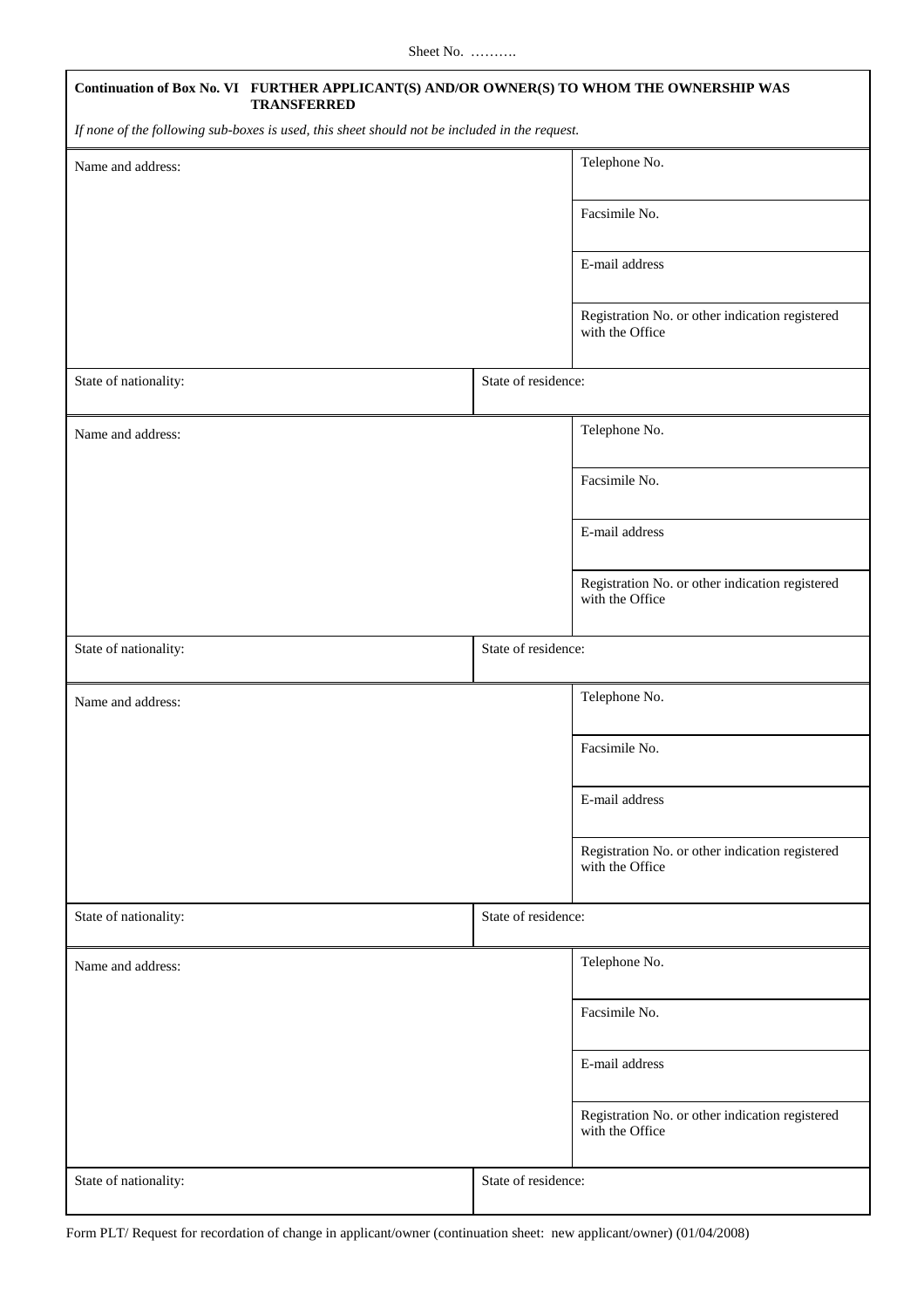Ĭ

|                   | REPRESENTATIVE(S) OF THE APPLICANT(S) AND/OR OWNER(S) TO WHOM THE OWNERSHIP<br><b>WAS TRANSFERRED</b>                                                         |                                                                    |
|-------------------|---------------------------------------------------------------------------------------------------------------------------------------------------------------|--------------------------------------------------------------------|
| Name and address: |                                                                                                                                                               | Telephone No.                                                      |
|                   |                                                                                                                                                               | Facsimile No.                                                      |
|                   |                                                                                                                                                               | E-mail address                                                     |
|                   |                                                                                                                                                               | Registration No. or other indication registered<br>with the Office |
| is enclosed       | The power of attorney<br>Appointment was made on the request<br>form when the application was filed                                                           | is already in the possession of the Office                         |
|                   | Further representatives are indicated on the following sheet: Continuation of Box No. VII                                                                     |                                                                    |
|                   | Box No. VIII ADDRESS FOR CORRESPONDENCE OR LEGAL SERVICE OF THE APPLICANT(S) AND/OR OWNER(S)<br>TO WHOM THE OWNERSHIP WAS TRANSFERRED                         |                                                                    |
|                   |                                                                                                                                                               |                                                                    |
|                   |                                                                                                                                                               |                                                                    |
|                   |                                                                                                                                                               |                                                                    |
|                   |                                                                                                                                                               |                                                                    |
|                   |                                                                                                                                                               |                                                                    |
| Box No. IX        | DOCUMENTATION OF THE BASIS FOR THE CHANGE IN APPLICANT(S) AND/OR OWNER(S)                                                                                     |                                                                    |
| (a)               | The change in applicant or owner results from a contract                                                                                                      |                                                                    |
|                   | (i) One of the following documents is enclosed:                                                                                                               |                                                                    |
|                   | a copy of the contract<br>$\perp$                                                                                                                             |                                                                    |
|                   | a copy, certified as being in conformity with the original, of the contract                                                                                   |                                                                    |
|                   | an extract of the contract                                                                                                                                    |                                                                    |
|                   | an extract, certified as being a true extract, of the contract                                                                                                |                                                                    |
|                   | a certificate of transfer of ownership by contract<br>Ш                                                                                                       |                                                                    |
|                   | (ii) Information relating to the registration of the contract (where registration is compulsory under the applicable law)                                     |                                                                    |
| (b)               | The change in applicant or owner results from a merger, or from the reorganization or division of a legal entity                                              |                                                                    |
|                   | One of the following documents, evidencing the merger, reorganization or division of the legal entity and any attribution of<br>rights involved, is enclosed: |                                                                    |
|                   | a copy of an extract from the register of commerce                                                                                                            |                                                                    |
|                   | a copy, certified as being in conformity with the original, of an extract from the register of commerce                                                       |                                                                    |
|                   | other document or certified document originating from a competent authority (specify)                                                                         |                                                                    |
|                   |                                                                                                                                                               |                                                                    |
| (c)               | The change in applicant or owner results from a ground other than specified in (a) or (b) above (for example, an operation of                                 |                                                                    |
|                   | law or a court decision)                                                                                                                                      |                                                                    |
|                   | a copy, or a copy certified as being in conformity with the original, of a document evidencing the change is enclosed                                         |                                                                    |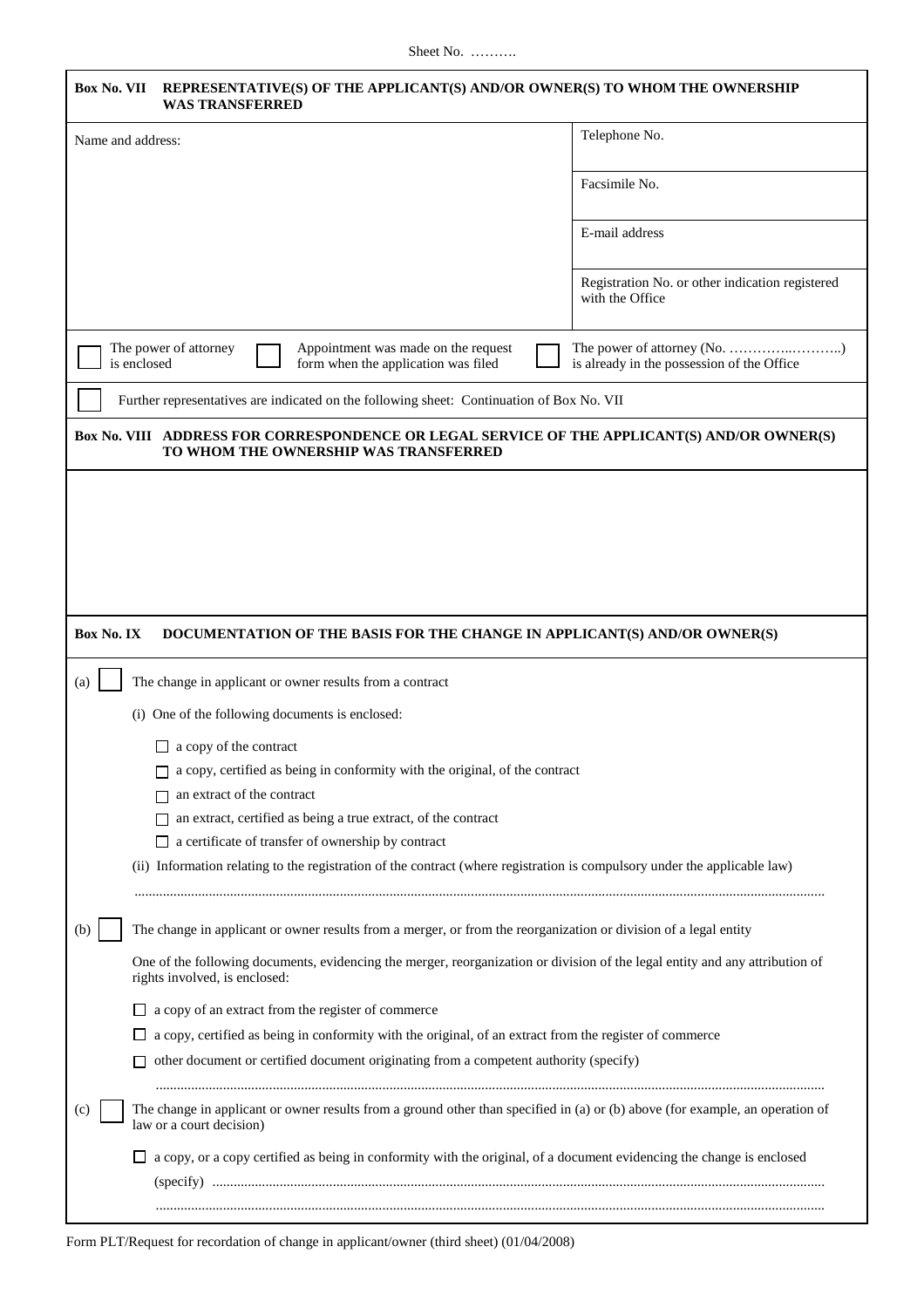Sheet No. ……….

|                                      | Continuation of Box No. VII FURTHER REPRESENTATIVE(S) OF THE APPLICANT(S) AND/OR OWNER(S) TO WHOM<br><b>OWNERSHIP WAS TRANSFERRED</b> |                                                                            |
|--------------------------------------|---------------------------------------------------------------------------------------------------------------------------------------|----------------------------------------------------------------------------|
|                                      | If none of the following sub-boxes is used, this sheet should not be included in the request.                                         |                                                                            |
| Name and address:                    |                                                                                                                                       | Telephone No.                                                              |
|                                      |                                                                                                                                       | Facsimile No.                                                              |
|                                      |                                                                                                                                       | E-mail address                                                             |
|                                      |                                                                                                                                       | Registration No. or other indication registered<br>with the Office         |
| The power of attorney<br>is enclosed | Appointment was made on the request<br>form when the application was filed                                                            | is already in the possession of the Office                                 |
| Name and address:                    |                                                                                                                                       | Telephone No.                                                              |
|                                      |                                                                                                                                       | Facsimile No.                                                              |
|                                      |                                                                                                                                       | E-mail address                                                             |
|                                      |                                                                                                                                       | Registration No. or other indication registered<br>with the Office         |
| The power of attorney<br>is enclosed | Appointment was made on the request<br>form when the application was filed                                                            | The power of attorney (No. )<br>is already in the possession of the Office |
| Name and address:                    |                                                                                                                                       | Telephone No.                                                              |
|                                      |                                                                                                                                       | Facsimile No.                                                              |
|                                      |                                                                                                                                       | E-mail address                                                             |
|                                      |                                                                                                                                       | Registration No. or other indication registered<br>with the Office         |
| The power of attorney<br>is enclosed | Appointment was made on the request<br>form when the application was filed                                                            | is already in the possession of the Office                                 |
| Name and address:                    |                                                                                                                                       | Telephone No.                                                              |
|                                      |                                                                                                                                       | Facsimile No.                                                              |
|                                      |                                                                                                                                       | E-mail address                                                             |
|                                      |                                                                                                                                       | Registration No. or other indication registered<br>with the Office         |
| The power of attorney<br>is enclosed | Appointment was made on the request<br>form when the application was filed                                                            | is already in the possession of the Office                                 |

Form PLT/ Request for recordation of change in applicant/owner (continuation sheet: representative of new applicant/owner) (01/04/2008)

 $\mathbf l$ 

I